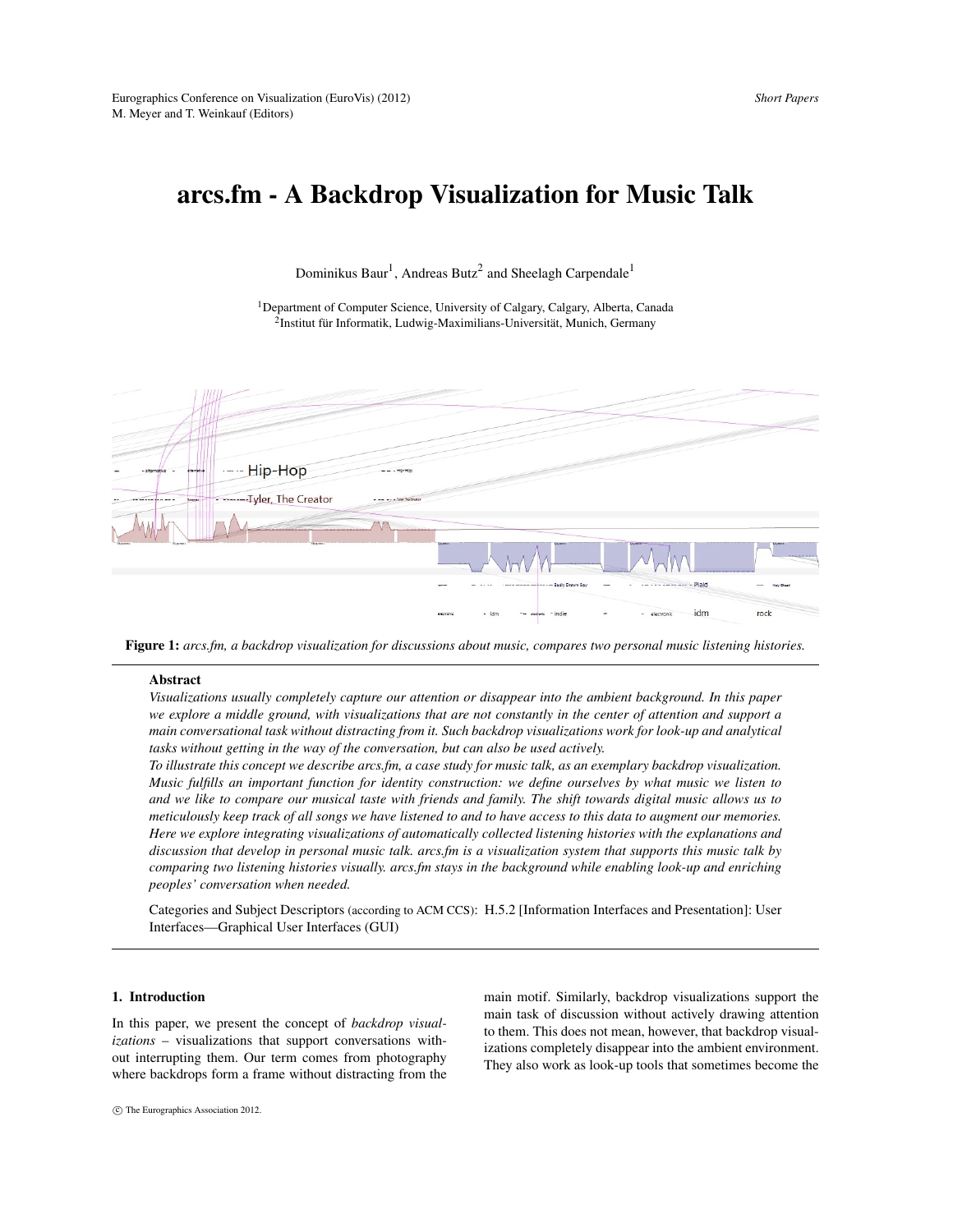<span id="page-1-0"></span>center of attention. This means that such visualizations have to fulfill two roles – a passive one: as non-distracting but inspiring backgrounds, and an active role: as effective data look-up tools, and that they switch between those states at random intervals depending on the conversation.

arcs.fm is one specific example of a backdrop visualization for the domain of music talk. The visualization shows two personal music listening histories as a background for the conversation. From time to time, the conversational partners might use it for two active tasks that are central for backdrop visualizations: (1) for quick look-ups of longer and shorter periods of time (e.g., to find the name of a song), or (2) for exploration and highlighting interesting musical correlations which neither conversational partner is aware of (e.g., a shared liking for a specific artist).

Music is an appropriate topic for this exploration because it plays an important role not only in upholding one's selfimage but also in determining one's perception by peers: adolescents frequently engage in discussions about music [\[RMO09\]](#page-4-0) and even later in life, taste in music still retains an important function for identity management. A music listening history is an accurate reflection of this taste in music, but framing it and providing commentary is important. The power of music talk (we use the term following Frohlich et al.'s notion of *photo-talk* for similar discussions about photos [\[FKP](#page-4-1)<sup>∗</sup> 02]), comes from the freedom to emphasize personally important aspects, providing a personal perspective on events, being able to quickly switch facets and the general to-and-fro between participants.

While people shine with these verbal activities, their memory is not flawless: even when discussing recent musical favorites they might forget about some of them and providing an accurate overall description of how one's taste in music developed is difficult. In addition to this frailty of memory, music talk only uncovers interesting similarities such as a shared favorite artist or knowledge of an uncommon genre by accident. Using visualization in concert with automatically collected music listening histories can enhance these tasks.

## 2. Related Work

The recent trend of lifelogging [\[LDF10\]](#page-4-2) has lead to more and more research on the potential of visualizing such personal data. In the domain of music, existing visualizations usually focus on single listening histories: Byron and Wattenberg's streamgraphs [\[BW08\]](#page-4-3) give an abstract overview, while Baur et al.'s visualizations focus on song sequences [\[BB09\]](#page-4-4) or adding contextual information for reminiscing tasks [\[BSSB10\]](#page-4-5). Comparing multiple histories is more common in non-scientific contexts: last.fm, a web-service that collects listening histories, provide a timeline-based visualization with a focus on song frequency (*Scrobbling Timeline*, http://playground.last.fm/demo/timeline) and Last.fm Explorer (http://alex.turnlav.net/last\_fm\_ explorer/) provides a streamgraph for two histories and even allows drilling down to the level of songs (with corresponding visual clutter). Chen et al. present in a workshop paper two complementary visualizations for comparing two listening histories on different levels of abstraction [\[CBB10\]](#page-4-6) that focus on tag overlap and time, respectively. Our own work is based on improving on their time-centric second visualization, LoomFM.

Having discussions form over visualizations commonly happens in collaborative visualization scenarios (for an overview, see [\[IES](#page-4-7)<sup>\*</sup>11]). Collaborative visualization, however, puts the analysis and gaining insight tasks first: Conversation is only used as part of the sensemaking process. In contrast, backdrop visualizations include aspects of analysis but are much less formal and only supportive – the discussion could also take place without them. DiMicco et al. also presented abstract background visualizations for displaying participant involvement in meeting scenarios [\[DB07\]](#page-4-8), but these work more as feedback than basis for the conversation. In this regard, backdrop visualizations such as arcs.fm have much in common with casual [\[PSM07\]](#page-4-9) and ambient visualizations, but with a higher involvement – conversationalists can make use of the visualization but are not necessarily relying on it.

## 3. arcs.fm

In this section we describe the characteristics of our visualization and the rationale behind its design.

## 3.1. Data and meta-dataset

Last.fm (http://www.last.fm) is a web-service that collects listening histories with their client software. They expose this data via an API that not only provides lists of songs and timestamps for each profile, but also additional metadata, such as genre, artist images, etc. Listening history data from last.fm comes as pairs of timestamps and song IDs. For each song we extracted the artist's name and image. Additionally, we retrieved a list of ten similar artists and the ten most popular user-generated keywords. The most popular keyword for an artist on last.fm is coincidentally also almost always the musical genre they belong to [\[BSSB10\]](#page-4-5).

## 3.2. Visualization requirements

One aspect that we had to take into account when designing arcs.fm was that the visualization would form the backdrop to a conversation. This means that the owners of our histories would usually be deep in conversation. Therefore, looking something up by interaction or finding interesting patterns by understanding should require as minimal an effort as possible. In the best case, arcs.fm would only provide cues for learning about interesting aspects and keeping the conversation going. We therefore opted for a visualization approach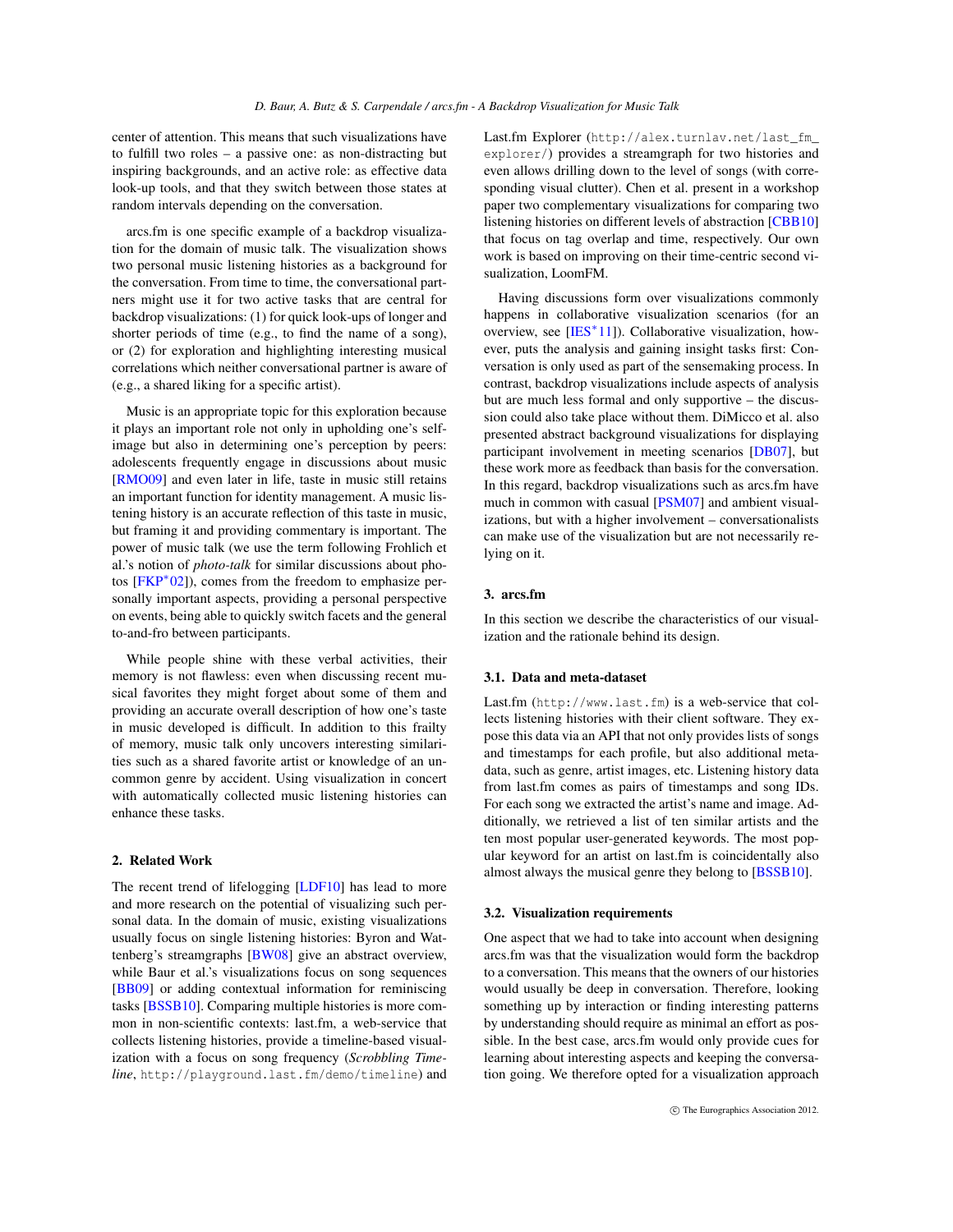#### *D. Baur, A. Butz & S. Carpendale / arcs.fm - A Backdrop Visualization for Music Talk*

<span id="page-2-1"></span>

<span id="page-2-0"></span>Figure 2: *Even at the lowest magnification, overarching patterns such as the tendency towards repetition (grey arcs), overlaps in taste (pink arcs) and length of listening sessions (consecutive boxes) are still visible (4000 songs).*

with clear visuals and focused on minimal interaction. While backdrop visualizations can potentially provide two different versions of the visualization for their passive and active states, we decided for a uniform approach with arcs.fm to keep distractions and disorientation through switching low.

# 3.3. Design Rationale

Comparisons require a common ground for the data but also for the conversation. Time is such a unifying dimension, that was both relevant for mapping the data but also for remembering and talking about it. We chose to visualize it as a timeline (for an overview of this technique, see [\[AMM](#page-4-10)<sup>∗</sup> 07]). As time took up only one of our spatial dimensions, we could use the other for emphasizing the contrast of the histories. We decided that the more similar a song from one history was to the other, the closer it would move towards that other history (*closeness = similarity*). Having only two histories allowed us to place one of them above and the other one below a horizontal central timeline.

In order to provide an overview of the data but also show details-on-demand and at the same time keep the intensity of required interaction as low as possible we opted for a zoomable user interface. The lowest magnification would allow for quick navigation and provide an overview, while it remained possible to zoom in for more detailed information of individual songs. We used the shrinking of items when zooming out for encoding relevance: a label's size and consequent readability is coupled to its relative importance (*size = importance*). Large and important labels would stay readable even while zoomed out, while less expressive ones would still be there but become harder to read.

One aspect of the dataset fruitful for discussions are specific songs that frequent both histories. The higher their frequency, the more expressive and relevant they are for the discussion. Therefore, we used arcs (cf. arc diagrams [\[Wat02\]](#page-4-11)) for visual highlighting (*arcs = identical songs*).

## 3.4. Visual mapping and interaction

Figure [1](#page-0-0) shows how all songs are aligned to the horizontal timeline and displayed as small circles. The spacing on the timeline is not linear: we used the natural logarithm of the temporal distance between two songs in minutes for their horizontal distance. This creates equal spacing between

songs (their length is usually between 3 and 8 minutes), but drastically shrinks empty (and uninteresting) time segments. In order to make songs easier visible on lower magnification, we added rectangular areas that vertically connect the small song circles to the timeline. Each such area contains all songs from one listening session (i.e., a non-interrupted sequence of songs) and thus highlight these sessions' lengths and frequencies (see Figure [2\)](#page-2-0). As the chances that people listen to music at the same time are slim, listening sessions usually appear alternating (even though parallel sessions are possible). In light of the *label size = importance* concept, both dates and times of day are shown along the timeline, but labels for dates are larger and more readable. Labels are only shown for dates where music was played.

Songs from the first listening history are displayed above the timeline and from the second one below it. Both histories are additionally color-coded (in the figures: red and light blue. Color schemes can be adjusted for color deficiencies). Distance from the timeline and thus from the other history obeys the principle of *closeness = similarity*. While there are various methods of increasing complexity to calculate musical similarity, we wanted to keep it comprehensible. Therefore, we defined five discrete steps from most similar to least similar: *(1) song appears in other history, (2) other songs by the same artist appear in other history, (3) songs by similar artists appear in other history, (4) songs of the same genre (= most popular user-generated keyword) appear in other history, or (5) none of those attributes fit*. Two light grey bars above and below the timeline highlight the end points of the similarity scales for each history.

Vertically above/below each song the system displays labels for artists and genres. These labels again follow *size = importance*: If two consecutive songs share artist or genre their two labels are merged into a larger one. This rule leads to labels for prominent artists and genres becoming large enough to be read even on low magnification (see, e.g., Figure [1](#page-0-0) – 'Tyler, The Creator' and 'Hip-Hop').

A last aspect of the visualization concerns the repetition of songs. People commonly listen to a song more than once with each instance of it leaving an imprint in the listening history and making them all appear along the timeline. Similar to arc diagrams [\[Wat02\]](#page-4-11), we drew arcs between instances of such repeating songs. arcs.fm provides two types of arcs: *intra-history arcs* between songs that only appear in a single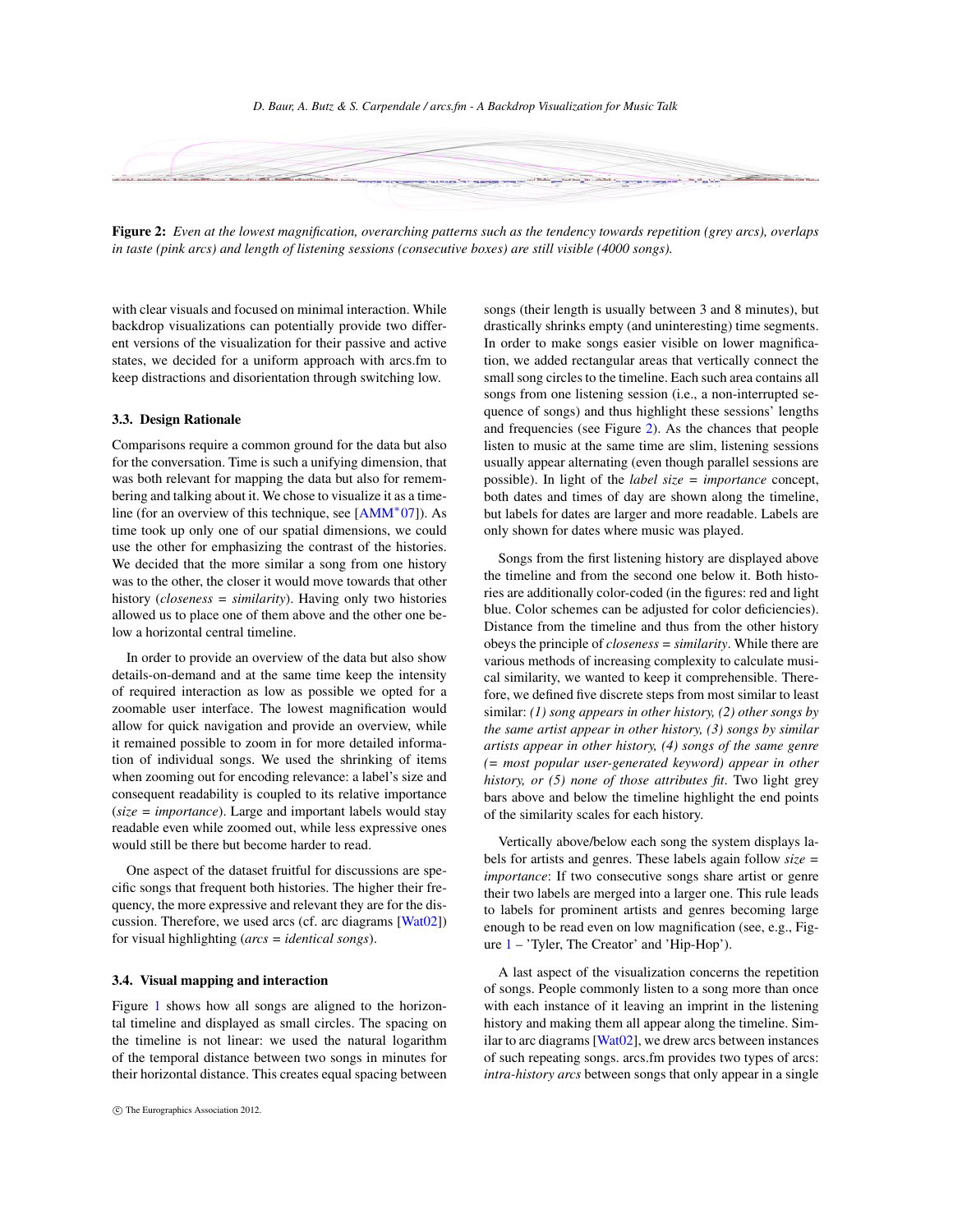<span id="page-3-1"></span>

<span id="page-3-0"></span>Figure 3: *Hovering over an arc or song node shows additional information and a listing of all its instances.*

history hop from instance to instance, so, e.g., three identical songs in one history leads to two arcs between them. They have grey color and are symmetrical; their height corresponds to one tenth of the distance between song instances. This makes it possible to see how frequently songs are repeated: Low arcs mean that songs are only repeated shortly after discovering them, while high arcs stem from frequent, long-term repetitions. *Inter-history arcs* connect the first instance of a song to all instances in the other person's history. These are colored in pink and have a skewed curvature that leads to an almost vertical initial shape with a long fall-off (see Figures [1](#page-0-0) and [2\)](#page-2-0). These differences in color and shape make them visually distinguishable from intra-history arcs and additionally allow seeing in which history a song appeared first – an important feature for determining who has the 'bragging rights' for discovering an artist.

Interaction is intentionally kept simple to prevent it from disrupting the conversation. Zooming and panning are triggered by using the mouse wheel or dragging the canvas, respectively. Hovering over a song circle or arc shows detail information (see Figure [3\)](#page-3-0).

## 3.5. Implementation

arcs.fm was implemented in C# using the WPF framework. The decision to refrain from using animations allows our system to display two histories with a total of 10,000 songs at interactive frame-rates on an i7 machine with 8GB of RAM on a full-HD monitor (10,000 songs comply with a two-year time-span for an average of 7 songs per day and two histories). In addition, we also created a touch- or pen-enabled version suitable for large wall displays. In this version, the lack of a mouse wheel was countered by making panning one-dimensional along the horizontal dimension and mapping the vertical input dimension to the zoom-level.

## 4. Discussion

arcs.fm highlights overarching listening behavior (number and distribution of circles = overall song frequency, width of blocks = length of listening sessions, number and height of arcs = repetitive behavior) and also important artists and genres through their label size. Outliers appear in the form of single song blocks, short isolated listening sessions, but also as song circles without arcs (if songs are frequently repeated otherwise). The overall closeness of the song circles and also the movement of the line connecting all songs of one history (zigzag pattern for frequent disagreements, straight close lines for high similarity) can be used for comparisons. The inter-history arcs show who discovers songs first but also the general overlap between the two histories (number of arcs).

Regarding its efficiency as a backdrop visualization, arcs.fm supports passive exploration through its clear and unintrusive visual mapping and lack of animations. Depending on the current topic of conversation (period of time, overarching listening behaviour, etc.) a different section of the timeline can be brought into focus and discussed without further interaction. Active look-up tasks work with the same zoom- and pan-navigation and hovering for detail information. Relevant intersecting patterns are highlighted through inter-history arcs and larger genre- and artist names. Interaction in arcs.fm is so basic that conversational partners necessarily return to their conversation quickly after adjusting the timeframe or showing detail information for a song. More complex interactions for filtering or searching would have introduced modes and were deemed too distracting.

Music talk is not the only conversational task that could be supported by visualization: Backdrop visualizations could also enrich photo talk [\[FKP](#page-4-1)<sup>∗</sup> 02], discussions about sports (showing information about teams, leagues and players) or politics (with relevant statistics). Similar to arcs.fm , such visualizations should enable looking up facts, but also find and highlight relevant patterns in the data. As using visualizations as conversational backdrops is a new concept, mapping design recommendations to scenarios makes for required future work. Our experience with arcs.fm indicates that the following directions are worth exploring: (1) reducing interaction and thus distraction, (2) reducing ambiguities in the visualization and avoiding modes and corresponding switches and (3) avoid distracting peripheral animations.

## 5. Conclusion

In this paper, we presented the concept of using backdrop visualizations with arcs.fm as one specific example for discussing music taste. arcs.fm supports conversation without interrupting it by providing conversationalists with an access to their past and highlighting differences that they may not be aware of. We plan to investigate further the aspects of backdrop visualizations that become important for other topics/datasets. We also want to explore the concept of distributed scenarios.

## Acknowledgements

We thank our reviewers for their feedback and iCORE, NSERC, and SMART Technologies Inc. for funding.